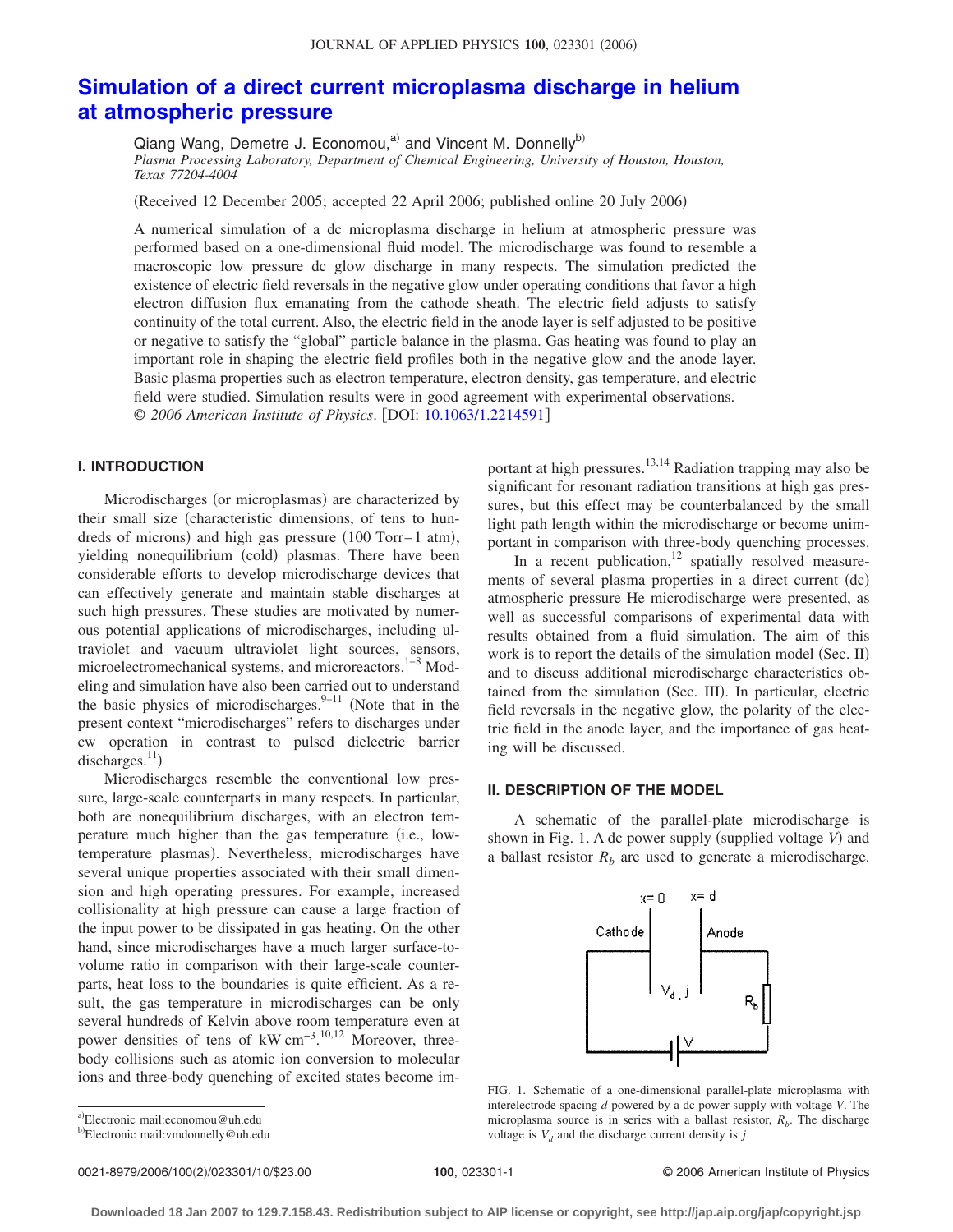The discharge voltage  $V_d$  is equal to the voltage difference between the two electrodes. The model was set up based on the well-known fluid approach.<sup>15,16</sup> The governing equations included transport of charged and neutral species, and Poisson's equation for the electric field. The basic assumptions of the model are as follows.

- (1) The microdischarge properties are assumed to change only along the direction perpendicular to the electrodes so that a one-dimensional simulation is adequate.
- (2) The charged particle flux is described by the drift/ diffusion approximation.
- (3) The electron energy distribution function (EEDF) is assumed Maxwellian and an equation for the electron temperature is solved.
- (4) The temperature of ions and excited neutral species is assumed to equal the gas temperature.

The continuity equations for charged particles (including electrons, atomic ions,  $He^+$ , and molecular ions,  $He_2^+$ ) are

$$
\frac{\partial n_i}{\partial t} = -\nabla \cdot \Gamma_i + S_i,\tag{1}
$$

where  $n_i$ ,  $\Gamma_i$ , and  $S_i$  are the charged species number density, flux, and source function, respectively.  $S_i$  is a summation over the gas-phase reactions (see Table I) that produce or destroy charged particles. With the drift-diffusion approximation, the flux term is given by

$$
\Gamma_{\mathbf{i}} = -D_i \nabla n_i \pm \mu_i \mathbf{E} n_i,\tag{2}
$$

where  $D_i$ ,  $\mu_i$ , and **E** are the charged species diffusivity, mobility, and electric field, respectively. The negative sign is used for electrons while the positive sign is applied for positive ions.

Poisson's equation provides the space charge electric field

$$
\nabla^2 V = -\nabla \cdot \mathbf{E} = -\frac{e}{\varepsilon_0} \left( \sum_i z_i n_i \right),\tag{3}
$$

where  $V$ ,  $\varepsilon_0$ ,  $e$ , and  $z_i$  are the electric potential, vacuum permittivity, elementary charge, and charge number, respectively.

The electron energy equation reads

$$
\frac{\partial}{\partial t} \left( \frac{3}{2} k n_e T_e \right) = - \nabla \cdot \mathbf{q_e} + \mathbf{j_e} \cdot \mathbf{E} + \sum_j R_{je} \Delta H_j + Q_{en} \tag{4}
$$

with

$$
\mathbf{q}_{\mathbf{e}} = -K_e \nabla T_e + \frac{5}{2} k T_e \Gamma_{\mathbf{e}},\tag{5}
$$

where  $k$  is the Boltzmann constant,  $n_e$  is the electron density,  $T_e$  is the electron temperature, and  $q_e$  is the electron energy flux.  $K_e$ [=(3/2) $kD_e n_e$ ] is the electron thermal conductivity and  $\Gamma_e$  is the electron flux.  $\mathbf{j}_e = (e \Gamma_e)$  is the electron current density and  $\mathbf{j}_e \cdot \mathbf{E}$  represents the electron Joule heating. The third and fourth terms on the right hand side of Eq. (4) represent electron energy gain and loss due to inelastic and elastic collisions, respectively.  $R_{je}$  is the rate coefficient for inelastic collisions of electrons with species *j* and  $\Delta H_i$  is the corresponding energy exchange. *Q*en is given by

$$
Q_{\rm en} = -3\frac{m_e}{M} n_e \nu_{\rm en} (T_e - T_g),\tag{6}
$$

where  $m_e$ ,  $M$ ,  $v_{\text{en}}$ , and  $T_g$  are the electron mass, gas species mass, electron-neutral momentum transfer frequency, and gas temperature, respectively. The electron energy loss due to elastic electron-ion and electron-metastable collisions is neglected in the model due to the relatively low density of ions and metastables compared to the gas density. Use of Eq. (4) avoids the "local field" approximation may not be applicable under the strong cathode sheath electric field.

Three metastable states, including atomic metastables  $[He(2<sup>3</sup>S)$  and  $He(2<sup>1</sup>S)]$  and molecular metastable  $[He_2(a_2^3\Sigma_u)]$ , as well as the lowest atomic radiative state  $[He(2<sup>3</sup>P)]$  are considered in the model. The continuity equation for each of these four species reads

$$
\frac{\partial n_m}{\partial t} = -\nabla \cdot (D_m \nabla n_m) + S_m,\tag{7}
$$

where  $n_m$  is the species density,  $D_m$  is the diffusivity, and  $S_m$ is the source function that includes terms for the production and loss of metastables (or of the radiative state).

The He(2<sup>3</sup>P) state decays to He(2<sup>3</sup>S) by radiation. In the mass balances for He(2<sup>3</sup>P) and He(2<sup>3</sup>S) the radiation trapping effect is taken into account by multiplying  $1/\tau$  ( $\tau$  is the radiative lifetime) by an escape factor  $g$  (see Table I, R26). The escape factor *g* is usually given as a function of  $k_0$ and  $L$ , where  $k_0$  is the absorption coefficient at the center wavelength of the transition and *L* is the characteristic length. Since pressure broadening is the dominant broadening mechanism,  $k_0$  is estimated by<sup>17</sup>

$$
k_0 = \frac{\lambda_0^2 N'}{2\pi} \frac{g_2}{g_1} \frac{\gamma}{\gamma_p},\tag{8}
$$

where  $\lambda_0$  is the central wavelength of the transition, *N'* is the number density of the absorber state [i.e, He(2<sup>3</sup>S)], and  $g_1$ and  $g_2$  are the degeneracies of the lower and upper states, respectively,  $\gamma = 1/\tau$  is the reciprocal of the lifetime of the upper excited state and  $\gamma$  represents a collisional frequency of the upper excited atoms with disturbing atoms (i.e., pressure broadening by He atoms) and is given in Ref. 18. Using Eq. (8), the corresponding opacity  $k_0L$  was estimated to be  $\sim$ 10. Therefore, the analytical formula for *g*, given in Ref. 19, which is suitable for a large opacity range  $(0 \lt k_0 L)$  $<$  1000), was used.

A heat transport equation was employed to obtain the gas temperature  $T_g$ 

$$
\rho c_p \frac{\partial T_g}{\partial t} = \nabla \cdot (\lambda_g \nabla T_g) + P_g,\tag{9}
$$

where  $c_p$  is the specific heat,  $\lambda_g$  is the thermal conductivity of the gas, and  $P_g$  is the power density dissipated as gas heating. Ion Joule heating (i.e.,  $\mathbf{j}_{+} \cdot \mathbf{E}$ ) and energy transfer during elastic electron-neutral collisions were considered to

**Downloaded 18 Jan 2007 to 129.7.158.43. Redistribution subject to AIP license or copyright, see http://jap.aip.org/jap/copyright.jsp**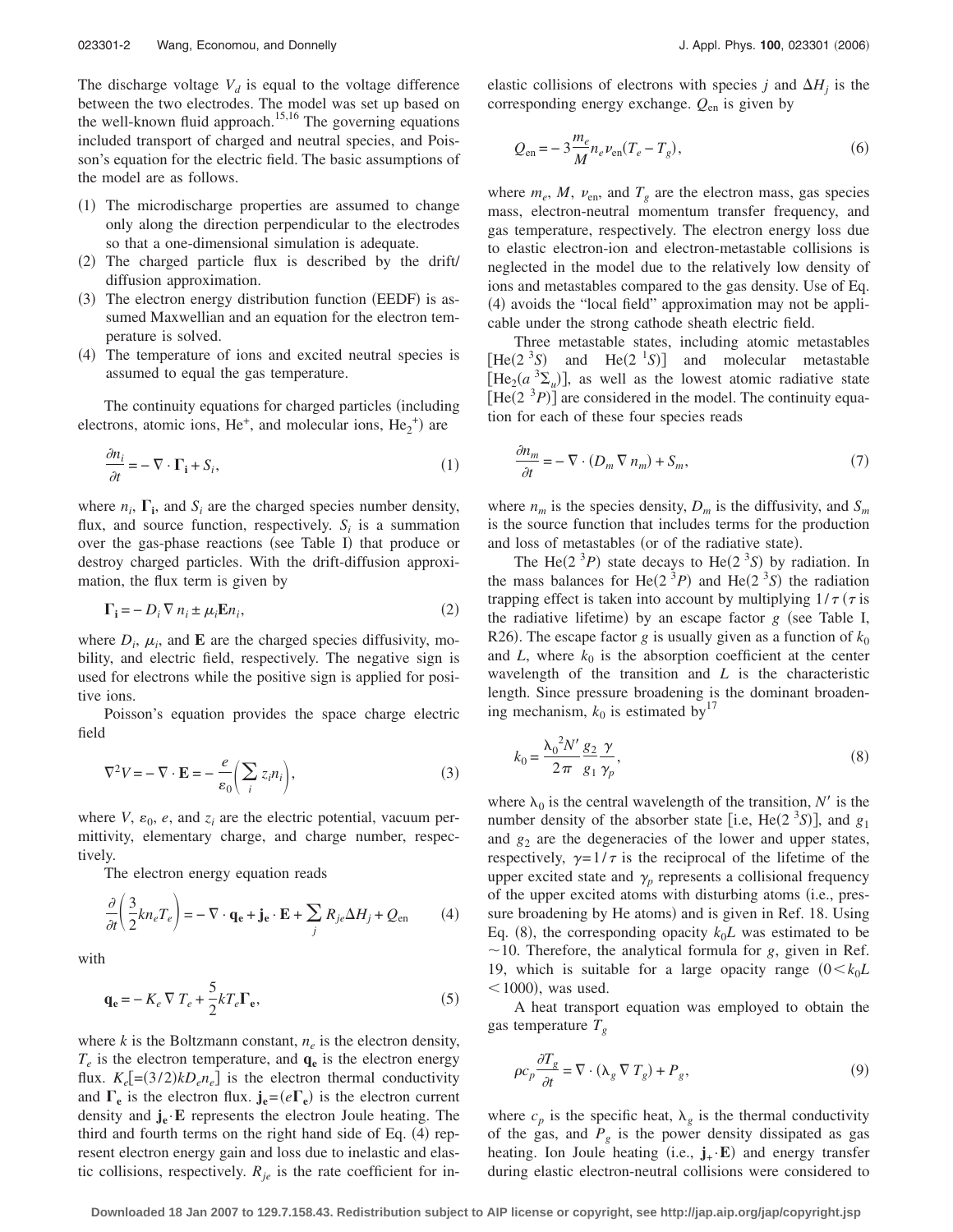contribute to  $P_g$  (see discussion in Sec. III). The gas number density *N* was obtained from the idea-gas law with the assumption of constant pressure.

A simple circuit model was employed to provide the discharge voltage  $V_d$  (used as boundary condition for Poisson's equation) given the ballast resistor and the power supply voltage.

2006

$$
V = V_d + jAR_b,\tag{10}
$$

where *j* is the discharge current, self-consistently obtained during the calculation, and *A* is the area of each electrode.

Depending on the direction of the electric field at the electrode, the boundary conditions for charged species can

TABLE I. Reaction set included in the model.

| Electron impact processes<br>b<br>23<br>R1<br>$e + He \rightarrow He + e$<br>b<br>$R2^c$<br>$e + He \rightarrow He^* + e$<br>b<br>$e + He \rightarrow He^{+} + e + e$<br>R3<br>b<br>$e + \text{He}(2^{3}S) \rightarrow \text{He}(2^{1}S) + e$<br>24<br>b<br>$e + \text{He}(2^{3}S) \rightarrow \text{He}(2^{3}P) + e$<br>24<br>b<br>$e + He(21S) \rightarrow He(23P) + e$<br>24<br>b<br>$e + He^* \rightarrow He^+ + e + e$<br>24<br>$\mathbf d$<br>b<br>$e + \text{He}(2^{3}P) \rightarrow \text{He}(2^{1}S) + e$<br>b<br>d<br>$e + \text{He}(2^{3}P) \rightarrow \text{He}(2^{3}S) + e$<br>b<br>$\mathbf d$<br>$e + \text{He}(2^{1}S) \rightarrow \text{He}(2^{3}S) + e$<br>b<br>d<br>$e + He^* \rightarrow He + e$<br>$e + He_2^* \rightarrow He_2^+ + e + e$<br>$9.75 \times 10^{-10} T_e^{0.71} \exp(-3.4/T_e)$<br>26<br>$e + He_2^* \rightarrow He + He + e$<br>$3.8 \times 10^{-9}$<br>23<br>$6.0 \times 10^{-20} (T_e/T_g)^{-4.4}$ cm <sup>6</sup> s <sup>-1</sup><br>$e+e+He^+ \rightarrow He^* + e$<br>$23^e$<br>$1.0 \times 10^{-26} (T_e/T_g)^{-2.0}$ cm <sup>6</sup> s <sup>-1</sup><br>$e + He + He^+ \rightarrow He^+ + He$<br>$14^e$<br>$e + e + He_2^+ \rightarrow He(2^3P) + He + e$<br>$4.0 \times 10^{-20} (T_e/T_e)^{-1}$ cm <sup>6</sup> s <sup>-1</sup><br>$23^f$<br>$\rightarrow$ He <sub>2</sub> <sup>**</sup> +e <sup>2</sup><br>$23^{\rm f}$<br>$e + He + He_2^+ \rightarrow He(2^3P) + 2He$<br>$5.0 \times 10^{-27} (T_e/T_e)^{-1}$ cm <sup>6</sup> s <sup>-1</sup><br>$\rightarrow$ He <sub>2</sub> <sup>**</sup> +He<br>$e + He_2^+ \rightarrow He_2^+$<br>$5.0 \times 10^{-9} (T_e/T_e)^{-1}$<br>24<br>Heavy particle reactions<br>$2.9 \times 10^{-9} (T_e/0.025)^{0.5} (x=0.3)$<br>$He^* + He^* \xrightarrow{x} He^+ + He + e$<br>$\xrightarrow{1-x} He_2^+ + e$<br>$2.9 \times 10^{-9} (T_e/0.025)^{0.5} (x=0.3)$<br>$He^* + He_2^* \xrightarrow{x} He^* + 2He + e$<br>$\xrightarrow{1-x} He_2^+ + He + e$<br>$2.9 \times 10^{-9} (T_e/0.025)^{0.5} (x=0.3)$<br>$He_2^* + He_2^* \xrightarrow{x} He^+ + 3He + e$<br>$\xrightarrow{1-x} He_2^+ + 2He + e$<br>$He^+ + He + He \rightarrow He_2^+ + He$<br>$1.4 \times 10^{-31} (T_g/0.025)^{-0.6}$ cm <sup>6</sup> s <sup>-1</sup><br>24<br>$He(23S) + He + He \rightarrow He2* + He$<br>$8.1 \times 10^{-36} T_g$ ' exp(-650/ $T_g$ ') cm <sup>6</sup> s <sup>-1</sup><br>$\text{He}(2^{1}S) + \text{He} + \text{He} \rightarrow \text{He}_{2}^{**} + \text{He}$<br>$1.3 \times 10^{-33}$ cm <sup>6</sup> s <sup>-1</sup><br>14 <sup>g</sup><br>$\text{He}(2^{3}P) + \text{He} + \text{He} \rightarrow \text{He}^{*} + \text{He}$<br>$1.6 \times 10^{-32}$ cm <sup>6</sup> s <sup>-1</sup><br>$14^{\rm g}$<br>Radiative transitions<br>$14^h$<br>$He(2^{3}P) \rightarrow He(2^{3}S) + h\nu$<br>$g(1.02 \times 10^{7} \text{ s}^{-1})$ | No. | Reactions | Rate coefficient <sup>a</sup> | Reference |
|------------------------------------------------------------------------------------------------------------------------------------------------------------------------------------------------------------------------------------------------------------------------------------------------------------------------------------------------------------------------------------------------------------------------------------------------------------------------------------------------------------------------------------------------------------------------------------------------------------------------------------------------------------------------------------------------------------------------------------------------------------------------------------------------------------------------------------------------------------------------------------------------------------------------------------------------------------------------------------------------------------------------------------------------------------------------------------------------------------------------------------------------------------------------------------------------------------------------------------------------------------------------------------------------------------------------------------------------------------------------------------------------------------------------------------------------------------------------------------------------------------------------------------------------------------------------------------------------------------------------------------------------------------------------------------------------------------------------------------------------------------------------------------------------------------------------------------------------------------------------------------------------------------------------------------------------------------------------------------------------------------------------------------------------------------------------------------------------------------------------------------------------------------------------------------------------------------------------------------------------------------------------------------------------------------------------------------------------------------------------------------------------------------------------------------------------------------------------------------------------------------------------------------------------------------------------------------------------------------------------------------------------------------------------------------------------------------------------------------------------------------------------------------------------------------------------|-----|-----------|-------------------------------|-----------|
|                                                                                                                                                                                                                                                                                                                                                                                                                                                                                                                                                                                                                                                                                                                                                                                                                                                                                                                                                                                                                                                                                                                                                                                                                                                                                                                                                                                                                                                                                                                                                                                                                                                                                                                                                                                                                                                                                                                                                                                                                                                                                                                                                                                                                                                                                                                                                                                                                                                                                                                                                                                                                                                                                                                                                                                                                        |     |           |                               |           |
|                                                                                                                                                                                                                                                                                                                                                                                                                                                                                                                                                                                                                                                                                                                                                                                                                                                                                                                                                                                                                                                                                                                                                                                                                                                                                                                                                                                                                                                                                                                                                                                                                                                                                                                                                                                                                                                                                                                                                                                                                                                                                                                                                                                                                                                                                                                                                                                                                                                                                                                                                                                                                                                                                                                                                                                                                        |     |           |                               |           |
|                                                                                                                                                                                                                                                                                                                                                                                                                                                                                                                                                                                                                                                                                                                                                                                                                                                                                                                                                                                                                                                                                                                                                                                                                                                                                                                                                                                                                                                                                                                                                                                                                                                                                                                                                                                                                                                                                                                                                                                                                                                                                                                                                                                                                                                                                                                                                                                                                                                                                                                                                                                                                                                                                                                                                                                                                        |     |           |                               | 24 and 25 |
|                                                                                                                                                                                                                                                                                                                                                                                                                                                                                                                                                                                                                                                                                                                                                                                                                                                                                                                                                                                                                                                                                                                                                                                                                                                                                                                                                                                                                                                                                                                                                                                                                                                                                                                                                                                                                                                                                                                                                                                                                                                                                                                                                                                                                                                                                                                                                                                                                                                                                                                                                                                                                                                                                                                                                                                                                        |     |           |                               | 24 and 25 |
| R <sub>5</sub><br>R6<br>R7 <sup>c</sup><br>R8<br>R9<br>R <sub>10</sub><br>R11 <sup>c</sup><br>$R12^c$<br>$R13^c$<br>$R14^c$<br>R15 <sup>c</sup><br>$R16^c$<br>R17 <sup>c</sup><br>$R18^c$<br>R19 <sup>c</sup><br>R20 <sup>c</sup><br>R21 <sup>c</sup><br>R22<br>$R23^{\circ}$<br>$R24^\circ$<br>$R25^{\circ}$<br>R <sub>26</sub>                                                                                                                                                                                                                                                                                                                                                                                                                                                                                                                                                                                                                                                                                                                                                                                                                                                                                                                                                                                                                                                                                                                                                                                                                                                                                                                                                                                                                                                                                                                                                                                                                                                                                                                                                                                                                                                                                                                                                                                                                                                                                                                                                                                                                                                                                                                                                                                                                                                                                       | R4  |           |                               |           |
|                                                                                                                                                                                                                                                                                                                                                                                                                                                                                                                                                                                                                                                                                                                                                                                                                                                                                                                                                                                                                                                                                                                                                                                                                                                                                                                                                                                                                                                                                                                                                                                                                                                                                                                                                                                                                                                                                                                                                                                                                                                                                                                                                                                                                                                                                                                                                                                                                                                                                                                                                                                                                                                                                                                                                                                                                        |     |           |                               |           |
|                                                                                                                                                                                                                                                                                                                                                                                                                                                                                                                                                                                                                                                                                                                                                                                                                                                                                                                                                                                                                                                                                                                                                                                                                                                                                                                                                                                                                                                                                                                                                                                                                                                                                                                                                                                                                                                                                                                                                                                                                                                                                                                                                                                                                                                                                                                                                                                                                                                                                                                                                                                                                                                                                                                                                                                                                        |     |           |                               |           |
|                                                                                                                                                                                                                                                                                                                                                                                                                                                                                                                                                                                                                                                                                                                                                                                                                                                                                                                                                                                                                                                                                                                                                                                                                                                                                                                                                                                                                                                                                                                                                                                                                                                                                                                                                                                                                                                                                                                                                                                                                                                                                                                                                                                                                                                                                                                                                                                                                                                                                                                                                                                                                                                                                                                                                                                                                        |     |           |                               |           |
|                                                                                                                                                                                                                                                                                                                                                                                                                                                                                                                                                                                                                                                                                                                                                                                                                                                                                                                                                                                                                                                                                                                                                                                                                                                                                                                                                                                                                                                                                                                                                                                                                                                                                                                                                                                                                                                                                                                                                                                                                                                                                                                                                                                                                                                                                                                                                                                                                                                                                                                                                                                                                                                                                                                                                                                                                        |     |           |                               |           |
|                                                                                                                                                                                                                                                                                                                                                                                                                                                                                                                                                                                                                                                                                                                                                                                                                                                                                                                                                                                                                                                                                                                                                                                                                                                                                                                                                                                                                                                                                                                                                                                                                                                                                                                                                                                                                                                                                                                                                                                                                                                                                                                                                                                                                                                                                                                                                                                                                                                                                                                                                                                                                                                                                                                                                                                                                        |     |           |                               |           |
|                                                                                                                                                                                                                                                                                                                                                                                                                                                                                                                                                                                                                                                                                                                                                                                                                                                                                                                                                                                                                                                                                                                                                                                                                                                                                                                                                                                                                                                                                                                                                                                                                                                                                                                                                                                                                                                                                                                                                                                                                                                                                                                                                                                                                                                                                                                                                                                                                                                                                                                                                                                                                                                                                                                                                                                                                        |     |           |                               |           |
|                                                                                                                                                                                                                                                                                                                                                                                                                                                                                                                                                                                                                                                                                                                                                                                                                                                                                                                                                                                                                                                                                                                                                                                                                                                                                                                                                                                                                                                                                                                                                                                                                                                                                                                                                                                                                                                                                                                                                                                                                                                                                                                                                                                                                                                                                                                                                                                                                                                                                                                                                                                                                                                                                                                                                                                                                        |     |           |                               |           |
|                                                                                                                                                                                                                                                                                                                                                                                                                                                                                                                                                                                                                                                                                                                                                                                                                                                                                                                                                                                                                                                                                                                                                                                                                                                                                                                                                                                                                                                                                                                                                                                                                                                                                                                                                                                                                                                                                                                                                                                                                                                                                                                                                                                                                                                                                                                                                                                                                                                                                                                                                                                                                                                                                                                                                                                                                        |     |           |                               |           |
|                                                                                                                                                                                                                                                                                                                                                                                                                                                                                                                                                                                                                                                                                                                                                                                                                                                                                                                                                                                                                                                                                                                                                                                                                                                                                                                                                                                                                                                                                                                                                                                                                                                                                                                                                                                                                                                                                                                                                                                                                                                                                                                                                                                                                                                                                                                                                                                                                                                                                                                                                                                                                                                                                                                                                                                                                        |     |           |                               |           |
|                                                                                                                                                                                                                                                                                                                                                                                                                                                                                                                                                                                                                                                                                                                                                                                                                                                                                                                                                                                                                                                                                                                                                                                                                                                                                                                                                                                                                                                                                                                                                                                                                                                                                                                                                                                                                                                                                                                                                                                                                                                                                                                                                                                                                                                                                                                                                                                                                                                                                                                                                                                                                                                                                                                                                                                                                        |     |           |                               |           |
|                                                                                                                                                                                                                                                                                                                                                                                                                                                                                                                                                                                                                                                                                                                                                                                                                                                                                                                                                                                                                                                                                                                                                                                                                                                                                                                                                                                                                                                                                                                                                                                                                                                                                                                                                                                                                                                                                                                                                                                                                                                                                                                                                                                                                                                                                                                                                                                                                                                                                                                                                                                                                                                                                                                                                                                                                        |     |           |                               |           |
|                                                                                                                                                                                                                                                                                                                                                                                                                                                                                                                                                                                                                                                                                                                                                                                                                                                                                                                                                                                                                                                                                                                                                                                                                                                                                                                                                                                                                                                                                                                                                                                                                                                                                                                                                                                                                                                                                                                                                                                                                                                                                                                                                                                                                                                                                                                                                                                                                                                                                                                                                                                                                                                                                                                                                                                                                        |     |           |                               |           |
|                                                                                                                                                                                                                                                                                                                                                                                                                                                                                                                                                                                                                                                                                                                                                                                                                                                                                                                                                                                                                                                                                                                                                                                                                                                                                                                                                                                                                                                                                                                                                                                                                                                                                                                                                                                                                                                                                                                                                                                                                                                                                                                                                                                                                                                                                                                                                                                                                                                                                                                                                                                                                                                                                                                                                                                                                        |     |           |                               |           |
|                                                                                                                                                                                                                                                                                                                                                                                                                                                                                                                                                                                                                                                                                                                                                                                                                                                                                                                                                                                                                                                                                                                                                                                                                                                                                                                                                                                                                                                                                                                                                                                                                                                                                                                                                                                                                                                                                                                                                                                                                                                                                                                                                                                                                                                                                                                                                                                                                                                                                                                                                                                                                                                                                                                                                                                                                        |     |           |                               |           |
|                                                                                                                                                                                                                                                                                                                                                                                                                                                                                                                                                                                                                                                                                                                                                                                                                                                                                                                                                                                                                                                                                                                                                                                                                                                                                                                                                                                                                                                                                                                                                                                                                                                                                                                                                                                                                                                                                                                                                                                                                                                                                                                                                                                                                                                                                                                                                                                                                                                                                                                                                                                                                                                                                                                                                                                                                        |     |           |                               |           |
|                                                                                                                                                                                                                                                                                                                                                                                                                                                                                                                                                                                                                                                                                                                                                                                                                                                                                                                                                                                                                                                                                                                                                                                                                                                                                                                                                                                                                                                                                                                                                                                                                                                                                                                                                                                                                                                                                                                                                                                                                                                                                                                                                                                                                                                                                                                                                                                                                                                                                                                                                                                                                                                                                                                                                                                                                        |     |           |                               | 23 and 24 |
|                                                                                                                                                                                                                                                                                                                                                                                                                                                                                                                                                                                                                                                                                                                                                                                                                                                                                                                                                                                                                                                                                                                                                                                                                                                                                                                                                                                                                                                                                                                                                                                                                                                                                                                                                                                                                                                                                                                                                                                                                                                                                                                                                                                                                                                                                                                                                                                                                                                                                                                                                                                                                                                                                                                                                                                                                        |     |           |                               | 23 and 24 |
|                                                                                                                                                                                                                                                                                                                                                                                                                                                                                                                                                                                                                                                                                                                                                                                                                                                                                                                                                                                                                                                                                                                                                                                                                                                                                                                                                                                                                                                                                                                                                                                                                                                                                                                                                                                                                                                                                                                                                                                                                                                                                                                                                                                                                                                                                                                                                                                                                                                                                                                                                                                                                                                                                                                                                                                                                        |     |           |                               | 23 and 24 |
|                                                                                                                                                                                                                                                                                                                                                                                                                                                                                                                                                                                                                                                                                                                                                                                                                                                                                                                                                                                                                                                                                                                                                                                                                                                                                                                                                                                                                                                                                                                                                                                                                                                                                                                                                                                                                                                                                                                                                                                                                                                                                                                                                                                                                                                                                                                                                                                                                                                                                                                                                                                                                                                                                                                                                                                                                        |     |           |                               |           |
|                                                                                                                                                                                                                                                                                                                                                                                                                                                                                                                                                                                                                                                                                                                                                                                                                                                                                                                                                                                                                                                                                                                                                                                                                                                                                                                                                                                                                                                                                                                                                                                                                                                                                                                                                                                                                                                                                                                                                                                                                                                                                                                                                                                                                                                                                                                                                                                                                                                                                                                                                                                                                                                                                                                                                                                                                        |     |           |                               |           |
|                                                                                                                                                                                                                                                                                                                                                                                                                                                                                                                                                                                                                                                                                                                                                                                                                                                                                                                                                                                                                                                                                                                                                                                                                                                                                                                                                                                                                                                                                                                                                                                                                                                                                                                                                                                                                                                                                                                                                                                                                                                                                                                                                                                                                                                                                                                                                                                                                                                                                                                                                                                                                                                                                                                                                                                                                        |     |           |                               | 23 and 27 |
|                                                                                                                                                                                                                                                                                                                                                                                                                                                                                                                                                                                                                                                                                                                                                                                                                                                                                                                                                                                                                                                                                                                                                                                                                                                                                                                                                                                                                                                                                                                                                                                                                                                                                                                                                                                                                                                                                                                                                                                                                                                                                                                                                                                                                                                                                                                                                                                                                                                                                                                                                                                                                                                                                                                                                                                                                        |     |           |                               |           |
|                                                                                                                                                                                                                                                                                                                                                                                                                                                                                                                                                                                                                                                                                                                                                                                                                                                                                                                                                                                                                                                                                                                                                                                                                                                                                                                                                                                                                                                                                                                                                                                                                                                                                                                                                                                                                                                                                                                                                                                                                                                                                                                                                                                                                                                                                                                                                                                                                                                                                                                                                                                                                                                                                                                                                                                                                        |     |           |                               |           |
|                                                                                                                                                                                                                                                                                                                                                                                                                                                                                                                                                                                                                                                                                                                                                                                                                                                                                                                                                                                                                                                                                                                                                                                                                                                                                                                                                                                                                                                                                                                                                                                                                                                                                                                                                                                                                                                                                                                                                                                                                                                                                                                                                                                                                                                                                                                                                                                                                                                                                                                                                                                                                                                                                                                                                                                                                        |     |           |                               |           |
|                                                                                                                                                                                                                                                                                                                                                                                                                                                                                                                                                                                                                                                                                                                                                                                                                                                                                                                                                                                                                                                                                                                                                                                                                                                                                                                                                                                                                                                                                                                                                                                                                                                                                                                                                                                                                                                                                                                                                                                                                                                                                                                                                                                                                                                                                                                                                                                                                                                                                                                                                                                                                                                                                                                                                                                                                        |     |           |                               |           |

<sup>a</sup>Rate coefficients are in cm<sup>3</sup> s<sup>-1</sup> unless noted otherwise,  $T_e$  is the electron temperature in V,  $T_g$  is the gas temperature in V, and  $T_a$  is the gas temperature in K.

<sup>d</sup>Rate coefficients obtained by detailed balance.

<sup>e</sup>The relative populations of He<sup>\*</sup> were assumed to be according to their statistical weights.  $f_{\text{The relative populations of Ho}(2,38)}$  and H<sub>e</sub><sup>\*\*\*</sup> were estimated as suggested in Ref. 13.

<sup>f</sup>The relative populations of He( $2^{3}S$ ) and He<sub>2</sub><sup>\*\*</sup> were estimated as suggested in Ref. 13.<br><sup>§T</sup>Ompareture dependence as suggested in Ref. 27.

Temperature dependence as suggested in Ref. 27.

<sup>h</sup>g is the radiation trapping factor mentioned in Sec. II.

<sup>&</sup>lt;sup>b</sup>Rate coefficients were determined from cross section data in the given reference, with the assumption of Maxwellian electron energy distribution.

<sup>&</sup>lt;sup>c</sup>He<sup>\*</sup> represents one of three atomic excited states, He(2<sup>3</sup>S), He(2<sup>1</sup>S), or He(2<sup>3</sup>P), He<sub>2</sub><sup>\*</sup> represents the molecular metastable He<sub>2</sub> $(a^2 \Sigma_u)$ , and He<sub>2</sub><sup>\*\*</sup> represents the molecular radiative states.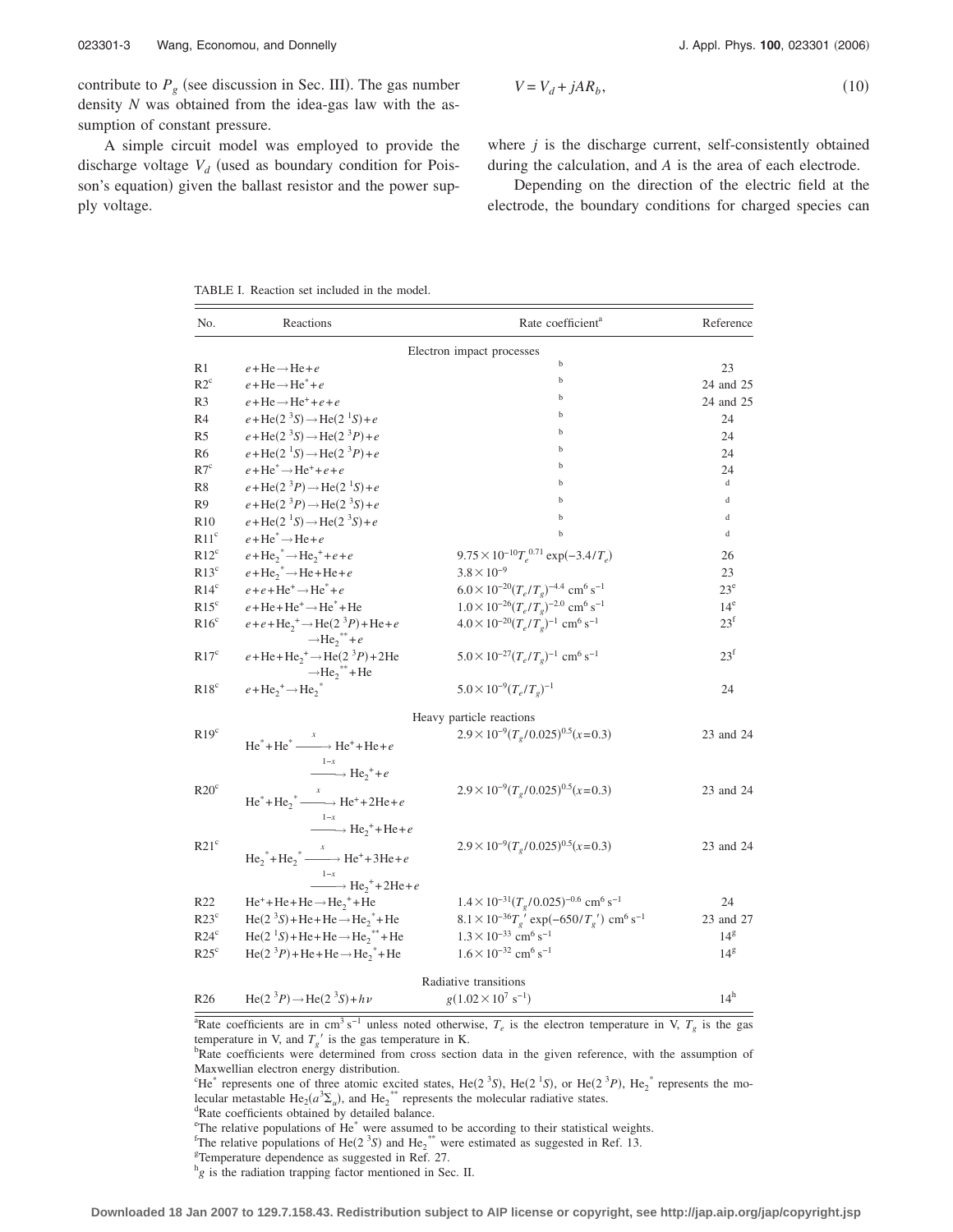TABLE II. Transport parameters for charged and neutral species.

| Symbol                                     | Description <sup>a</sup>                 | Values <sup>b</sup>                                                                               | Reference     |
|--------------------------------------------|------------------------------------------|---------------------------------------------------------------------------------------------------|---------------|
| $\mu_e$                                    | Electron mobility                        | $2.83 \times 10^{22} / N$ cm <sup>2</sup> s <sup>-1</sup> V <sup>-1</sup>                         | 21            |
| $D_e$                                      | Electron diffusivity                     | $(2.83 \times 10^{22} / N)T_e$ cm <sup>2</sup> s <sup>-1</sup>                                    | $\mathbf{c}$  |
| $\mu_{\scriptscriptstyle +}$               | $He+$ mobility                           | $3.25 \times 10^{20} / N \text{ cm}^2 \text{ s}^{-1} \text{ V}^{-1}$                              | 28            |
| $D_{+}$                                    | He <sup>+</sup> diffusivity              | $(3.25 \times 10^{20} / N) T_{\rho}$ cm <sup>2</sup> s <sup>-1</sup>                              | c,d           |
| $\mu_{\scriptscriptstyle +}^{\phantom{+}}$ | $He_2^+$ mobility                        | $4.88 \times 10^{20} / N \text{ cm}^2 \text{ s}^{-1} \text{ V}^{-1}$                              | 28            |
| $D_{+}^{\ \prime}$                         | $He_2^+$ diffusivity                     | $(4.88 \times 10^{20} / N) T_e$ cm <sup>2</sup> s <sup>-1</sup>                                   | c,d           |
| $D_{m1}$                                   | He <sup>*</sup> diffusivity <sup>b</sup> | $(420/p) \times (T_p/0.025)^{1.5}$ cm <sup>2</sup> s <sup>-1</sup>                                | 23 and 24     |
| $D_{m2}$                                   | $He_2^*$ diffusivity                     | $(305/p) \times (T_p/0.025)^{1.5}$ cm <sup>2</sup> s <sup>-1</sup>                                | 23 and $24^e$ |
| $\lambda_{\scriptscriptstyle{\rho}}$       | He thermal conductivity                  | $7.22 \times 10^{-4} + 2.84 \times 10^{-6} T_{e}$                                                 | 29            |
|                                            |                                          | $-5.25 \times 10^{-11} T_{\rho}^{\ \prime\,2}$ J cm <sup>-1</sup> s <sup>-1</sup> K <sup>-1</sup> | 29            |

<sup>a</sup>He<sup>\*</sup> represents one of three atomic excited states He(2<sup>3</sup>S), He(2<sup>1</sup>S), or He(2<sup>3</sup>P), and He<sub>2</sub><sup>\*</sup> represents the molecular metastable He<sub>2</sub> $(a^{3}\Sigma_{u})$ .

<sup>*N*</sup> is the gas number density in cm<sup>-3</sup>,  $T_e$  is the electron temperate in V,  $T_g$  is gas temperature in V, *p* is gas pressure in Torr, and  $T_g'$  is gas temperature in K.

Assumed to follow Einstein's relation.

<sup>d</sup>The ion and excited neutral species temperature was assumed to equal the gas temperature.

e Temperature dependence as suggested in Ref. 24.

be different.<sup>20</sup> A general expression is given by introducing a parameter *a*, which is set equal to unity if the electric field is directed towards the electrode, and zero otherwise. The corresponding boundary condition for electrons at the cathode  $(x=0)$  or the anode  $(x=d)$  reads,

$$
\Gamma_e = \frac{1}{4} v_{\text{th}}^e n_e \hat{\mathbf{n}} - a \gamma_+ \Gamma_+ + (a - 1) \mu_e \mathbf{E} n_e \quad \text{at } x = 0, d, (11)
$$

where  $v_{\text{th}}^e = (8kT_e / \pi m_e)^{1/2}$  is the electron thermal velocity,  $\hat{\mathbf{n}}$ is the normal vector pointing outwards, and  $\gamma_+$  is the secondary electron emission coefficient for ions. The corresponding boundary condition for positive ions is given by

$$
\Gamma_{+} = \frac{1}{4} n_{+} v_{\text{th}}^{+} \hat{\mathbf{n}} + a \mu_{+} \mathbf{E} n_{+} \quad \text{at } x = 0, d,
$$
 (12)

where  $\Gamma_+$  is the ion flux and  $v_{\text{th}}^+ = (8kT_g / \pi M)^{1/2}$  is the ion thermal velocity. In Eqs.  $(11)$  and  $(12)$ , if the electric field is directed towards the electrode  $(a=1)$ , the electron flux equals the thermal flux minus the secondary electron emission flux, while the ion flux equals the ion thermal flux plus the ion drift flux. Note that due to the low mobility of ions at atmospheric pressure, the ion thermal flux can be of the same order of magnitude as the ion drift flux when the electric field strength at the electrode is below some  $10 \text{ kV cm}^{-1}$ . On the other hand, if the electric field is directed away from the electrode  $(a=0)$ , the electron flux equals the electron thermal flux plus the electron drift flux, while the ion flux equals the ion thermal flux. For the dc glow discharges of interest here, the cathode sheath electric field is always directed towards the cathode, whereas the anode sheath field can be directed either towards or away from the anode.<sup>21</sup> (See discussion in  $Sec.$  III. $)$ 

The boundary condition for electron temperature is written in the form of an energy balance at the electrode,  $16$ 

$$
\mathbf{q}_{e} = \left(\frac{5}{2}kT_{e}\right)\left[\frac{1}{4}n_{e}v_{th}^{e}\hat{\mathbf{n}} + (a-1)\mu_{e}\mathbf{E}n_{e}\right]
$$

$$
-a\left(\frac{5}{2}kT_{se}\right)\gamma_{+}\Gamma_{+} \quad \text{at } x = 0, d,
$$
 (13)

where  $T_{\rm se}$  is the temperature of the secondary electrons ejected from the electrode  $(T_{\text{se}} \approx 5 \text{ eV}$  for He<sup>+</sup> on Mo surface<sup>22</sup> and the same value was assumed for  $He_2^+$ ).

The boundary condition for the neutral species is given by

$$
\Gamma_{\mathbf{m}} = \frac{1}{4} n_m v_{\text{th}}^m \hat{\mathbf{n}} \quad \text{at } x = 0, d,
$$
 (14)

where  $\Gamma_{\mathbf{m}}$  is the neutral species flux and  $v_{\text{th}}^{m}$  $=(8kT_g/\pi M)^{1/2}$  is the neutral species thermal velocity at the electrode.

The boundary condition on the electric potential (Possion's equation) was specified as  $V=0$  on the cathode and  $V = V_{\text{dis}}$  on the anode, where the discharge voltage  $V_{\text{dis}}$  was found as part of the solution and was adjusted during the simulation according to Eq. (10). Finally, the gas temperature at *x*=0,*d* was assumed to be equal to the electrode temperature which was taken to be 350 K for both electrodes.

Table I lists the reactions that were taken into account in the model. For electron impact excitation and ionization (R1-R11), the rate coefficients were calculated from the known cross sections with the assumption of Maxwellian electrons. Look up tables were used to interpolate the rate coefficients. For reactions involving heavy particles, the rate coefficients were expressed, where possible, as a function of gas temperature.

Transport parameters of charged and neutral species are listed in Table II as a function of gas density and/or gas temperature. The reduced mobility of charged species  $\mu_e N$ and  $\mu$ <sub>+</sub>N was assumed to be constant, and the reduced diffusivity  $D_eN$  and  $D_{+}N$  was assumed to follow Einstein's rela-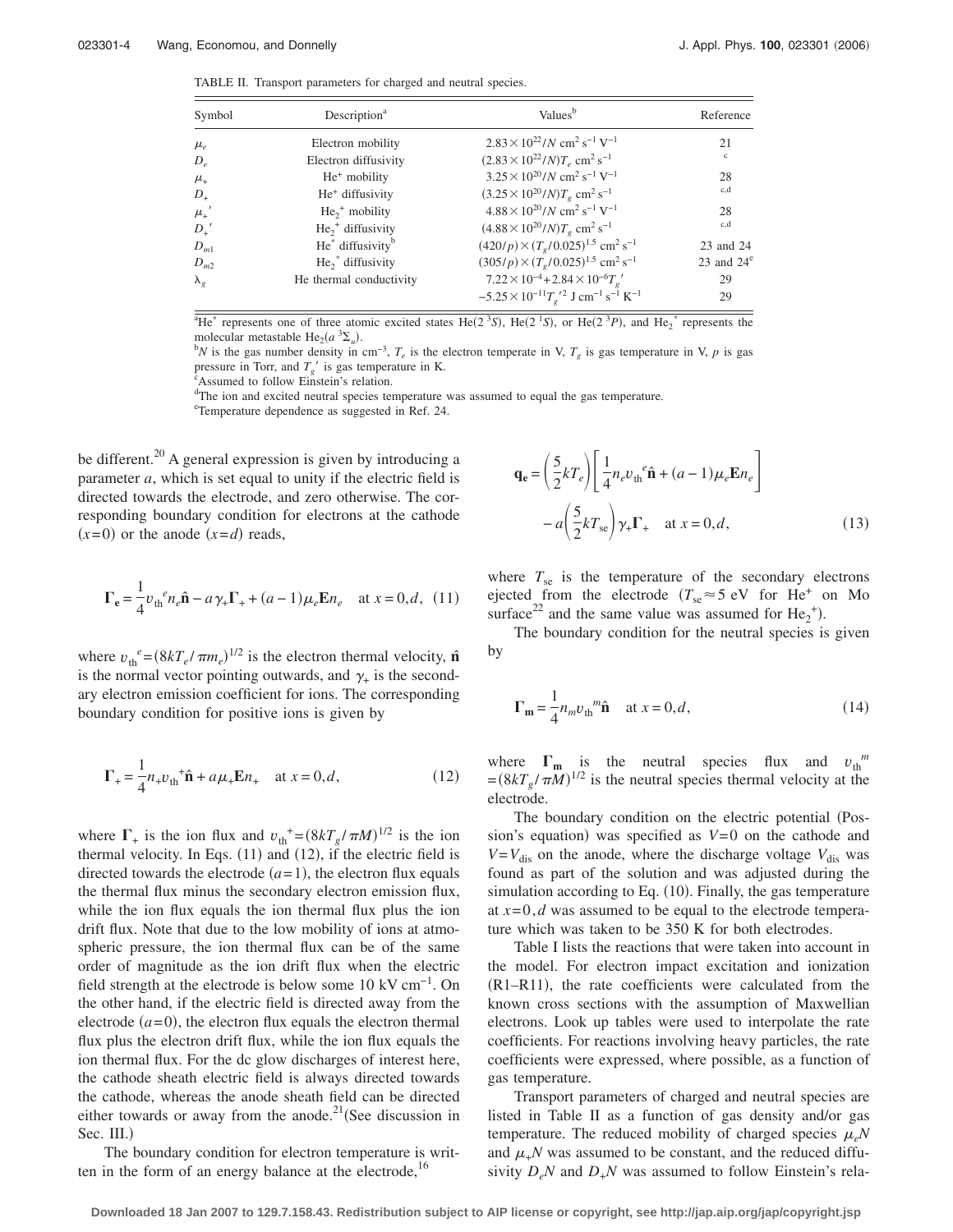

FIG. 2. Simulated (lines) current-voltage (*I-V*) characteristics in a parallelplate helium dc microdischarge. Experimental data (points) were taken from Ref. 12. The discharge pressure was 760 Torr and the interelectrode gap was 200  $\mu$ m. The sensitivity of the simulated *I*-*V* to the secondary electron emission coefficient (by ion bombardment)  $\gamma$  is illustrated by curves with  $\gamma$  $= 0.09, 0.10,$  and 0.11, respectively.

tion. Thus, with the assumption of constant pressure, both mobility and diffusivity of charged species are proportional to the gas temperature.

The model equations [Eqs.  $(1)$ ,  $(3)$ ,  $(4)$ ,  $(7)$ ,  $(9)$ , and (10)] were integrated simultaneously using a finite difference method on a "staggered mesh."<sup>30</sup> Charged species densities, neutral species densities, electron temperature, electric potential, and gas temperature were computed at the middistance between grid points, while flux terms were computed at the grid points. Spatial discretization of the equations resulted in a differential/algebraic equations (DAE) system, which was integrated in time using a backward difference formula<sup>15</sup> until a steady state was reached. Simulations used an equally spaced finite difference grid with 400 points.

### **III. RESULTS AND DISCUSSION**

Figure 2 shows the comparison between calculated and experimental current-voltage (*I*-*V*) characteristics for a He dc microdischarge at atmospheric pressure, with a 200  $\mu$ m interelectrode gap and a ballast resistor of 10 k $\Omega$ . (Detailed description of the experiments can be found in Ref. 12.) The calculated *I*-*V* characteristic is sensitive to the secondary electron emission coefficient  $\gamma$ . Model predictions agree best with the data for  $\gamma = 0.10$ . The positive slope of the *I*-*V* characteristic is an indication that the discharge operates in the abnormal glow regime.<sup>21</sup> Comparison of simulation predictions and experimental measurements of electron density, cathode sheath electric field, and gas temperature as a function of position in the gap was presented in Ref. 12.

Table III lists the parameter values used for the three cases discussed in this paper. The base case (case 1) values are for a discharge current density of approximately 3600 mA cm−2. Case 2 and case 3 are for a lower current density or a larger gap, respectively. Results shown below are for steady-state discharges.

### **A. Basic plasma properties**

Figure 3 presents simulation results of several basic plasma properties, including the electric potential, electron temperature, charged and excited neutral species densities, and ionization rates, for the base case (case 1). The potential profile  $[Fig. 3(a)]$  shows a very large voltage drop of  $\sim$ 232 V in the cathode fall. The corresponding electric field strength (not shown) peaks at the cathode  $(\sim 96 \text{ kV cm}^{-1})$ and decays to very small values  $(<1 \text{ kV cm}^{-1})$  over a distance of  $\sim$  55  $\mu$ m from the cathode. The electric field in the negative glow and in the anode regions will be shown and discussed in the following.

The electron temperature distribution [Fig.  $3(a)$ ] shows a maximum of  $\sim$ 24 eV in the cathode sheath and decreases

TABLE III. Simulation input parameters and some simulation results

|                                                           | Case 1               | Case 2               | Case 3               |  |  |  |  |
|-----------------------------------------------------------|----------------------|----------------------|----------------------|--|--|--|--|
| Simulation input parameters                               |                      |                      |                      |  |  |  |  |
| Gas pressure $p$ (Torr)                                   | 760                  | 760                  | 760                  |  |  |  |  |
| Interelectrode spacing $d$ ( $\mu$ m)                     | 200                  | 200                  | 300                  |  |  |  |  |
| Ballast resistor $R_h$ (k $\Omega$ )                      | 10                   | 10                   | 10                   |  |  |  |  |
| Electrode surface area $S$ (cm <sup>2</sup> )             | 0.006                | 0.006                | 0.006                |  |  |  |  |
| Applied dc voltage $V(V)$                                 | 449                  | 240                  | 460                  |  |  |  |  |
| Selected simulation results                               |                      |                      |                      |  |  |  |  |
| Discharge current density $j$ (mA cm <sup>-2</sup> )      | 3601.6               | 903.3                | 3599.5               |  |  |  |  |
| Discharge voltage $V_d$ (V)                               | 232.9                | 185.8                | 244.0                |  |  |  |  |
| Cathode sheath thickness $(\mu m)$                        | 57.0                 | 76.6                 | 58.7                 |  |  |  |  |
| Peak electron temperature (eV)                            | 23.9                 | 14.1                 | 24.5                 |  |  |  |  |
| Peak gas temperature $(K)$                                | 620                  | 420                  | 650                  |  |  |  |  |
| Bulk average electron temperature (eV)                    | 1.1                  | 1.0                  | 1.0                  |  |  |  |  |
| Bulk average gas temperature $(K)$                        | 520                  | 390                  | 560                  |  |  |  |  |
| Bulk average electron density $(cm^{-3})$                 | $1.0 \times 10^{14}$ | $0.1 \times 10^{14}$ | $0.9 \times 10^{14}$ |  |  |  |  |
| Number of electric field reversals                        | 1                    | $\mathbf{0}$         | $\overline{2}$       |  |  |  |  |
| in bulk plasma                                            |                      |                      |                      |  |  |  |  |
| Anode potential with respect to nearby space<br>potential | Negative             | Positive             | Positive             |  |  |  |  |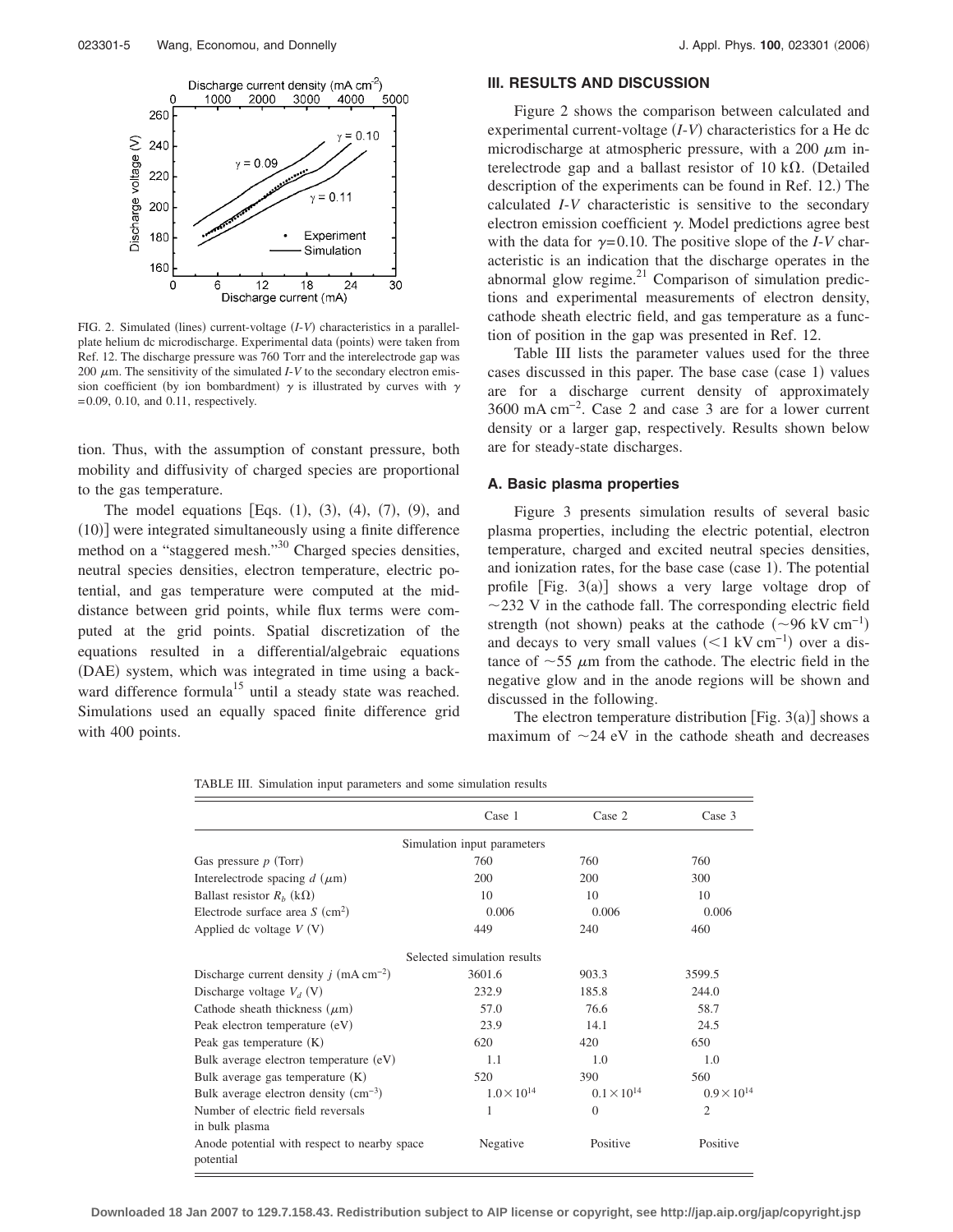

FIG. 3. Plasma properties for the base case (case 1 of Table III) as a function of position: (a) electric potential and electron temperature, (b) charged particle densities, including electron,  $He^+$ ,  $He_2^+$  and  $He^+ + He_2^+$ , (c) reaction rates for ground state ionization, total stepwise ionization, and Penning ionization, and (d) metastable densities, including  $He(2^3S)$ ,  $He(2^1S)$ ,  $\text{He}_2(a^3\Sigma_u)$ , and the radiative state  $\text{He}(2^3P)$  density.

rapidly to much smaller values  $(\sim 1$  eV) in the negative glow. The high electron temperature in the cathode sheath is the result of Joule heating in the high electric field. In addition, Penning ionization (reactions R19-21 in Table I) with a

maximum reaction rate near the sheath edge (see Fig.  $3(d)$ ) can produce "hot" electrons with energy of  $\sim$  15 eV.<sup>23</sup>

Figure 3(b) shows the charged species (i.e.,  $e^-$ , He<sup>+</sup> and  $He_2^{\dagger}$ ) density distributions between the two electrodes. The electron density peaks in the negative glow at nearly 1.3  $\times 10^{14}$  cm<sup>-3</sup>. The total ion density (i.e., He<sup>+</sup>+He<sub>2</sub><sup>+</sup>) is only very slightly higher than the electron density in the negative glow where quasineutrality is maintained, while it dominates the electron density in the cathode sheath region.  $He<sup>+</sup>$  is the major ion species in the cathode sheath, while  $He_2^+$ , the result of ion conversion (reaction R22), is the dominant ion species in the negative glow and anode regions. Similar ion density profiles have been reported in previous simulations.<sup>9</sup>

The ionization rate profiles, including ground state ionization  $(R3)$ , overall stepwise ionization  $(R7 + R12)$  and total Penning ionization  $(R19 + R20 + R21)$  are shown in Fig. 3(c). Ground state ionization  $(R3)$  is the major electron production channel. It peaks in the cathode sheath near the electron temperature maximum. Among the stepwise ionization processes, ionization of the  $2<sup>3</sup>S$  state was found to be most important. For Penning ionization, the maximum reaction rate is located near the cathode sheath edge, where the metastable densities are highest [see Fig.  $3(d)$ ]. The most important Penning ionization was the reaction between  $\text{He}(2^{3}S)$ states.

Figure 3(d) shows the density profiles of the excited neutral species [i.e., He(2<sup>3</sup>S), He(2<sup>1</sup>S), He(2<sup>3</sup>P), and  $\text{He}_2(a^3\Sigma_u)$ ] that have been taken into account in the model. The density of all four states peaks near the cathode fall edge at  $\sim$ 2×10<sup>14</sup> – 5×10<sup>14</sup> cm<sup>-3</sup>. Reactions involving electron impact processes were found to be important for the three atomic excited states. For example, the  $2<sup>3</sup>S$  state is mainly created by ground state electron impact excitation and electron quenching from the  $2<sup>3</sup>P$  state and is mainly destroyed by reexcitation to the  $2^{3}P$  state. The  $2^{3}P$  state is generated mainly by stepwise excitation from the  $2<sup>1</sup>S$  state and is lost mainly by radiative decay and electron quenching. Diffusion was found not to be important for these excited states (the characteristic diffusion time is  $\sim 0.1$  ms, while the characteristic reaction time is  $\sim$  0.1–1  $\mu$ s). The calculated escape factor *g* for the nonresonant transition  $2^{3}P \rightarrow 2^{3}S$  was in the range  $\sim$  0.08–0.8. The most intense radiation trapping (i.e., minimum value of  $g$ ) occurs at the position where the metastable  $2<sup>3</sup>S$  density peaks. It was also found that the threebody metastable conversion (R23) and Penning ionization (R21) were the dominant creation and loss processes for the molecular metastable state, respectively.

In Eq. (9), the gas heating source function  $P_g$  was set equal to  $\mathbf{j}_{+} \cdot \mathbf{E} + Q_{en}$ , where  $\mathbf{j}_{+} \cdot \mathbf{E}$  represents the ion Joule heating (i.e., energy transfer by collisions of ions with the background gas) and  $Q_{\text{en}}$  is the energy transferred due to elastic electron-neutral collisions. In order to analyze the contributions from different gas heating mechanisms, two more cases were examined: (case 1a) the power deposition into the gas was assumed to be by ion Joule heating alone (i.e.,  $P<sub>g</sub>$  $= j_{+} \cdot E$ ) and (case 1b) the power deposition into the gas was assumed to be the total power input in the discharge (i.e.,  $P_g = j \cdot E$ ). The latter case would produce an upper limit for the gas temperature. Figure 4 shows the gas temperature pro-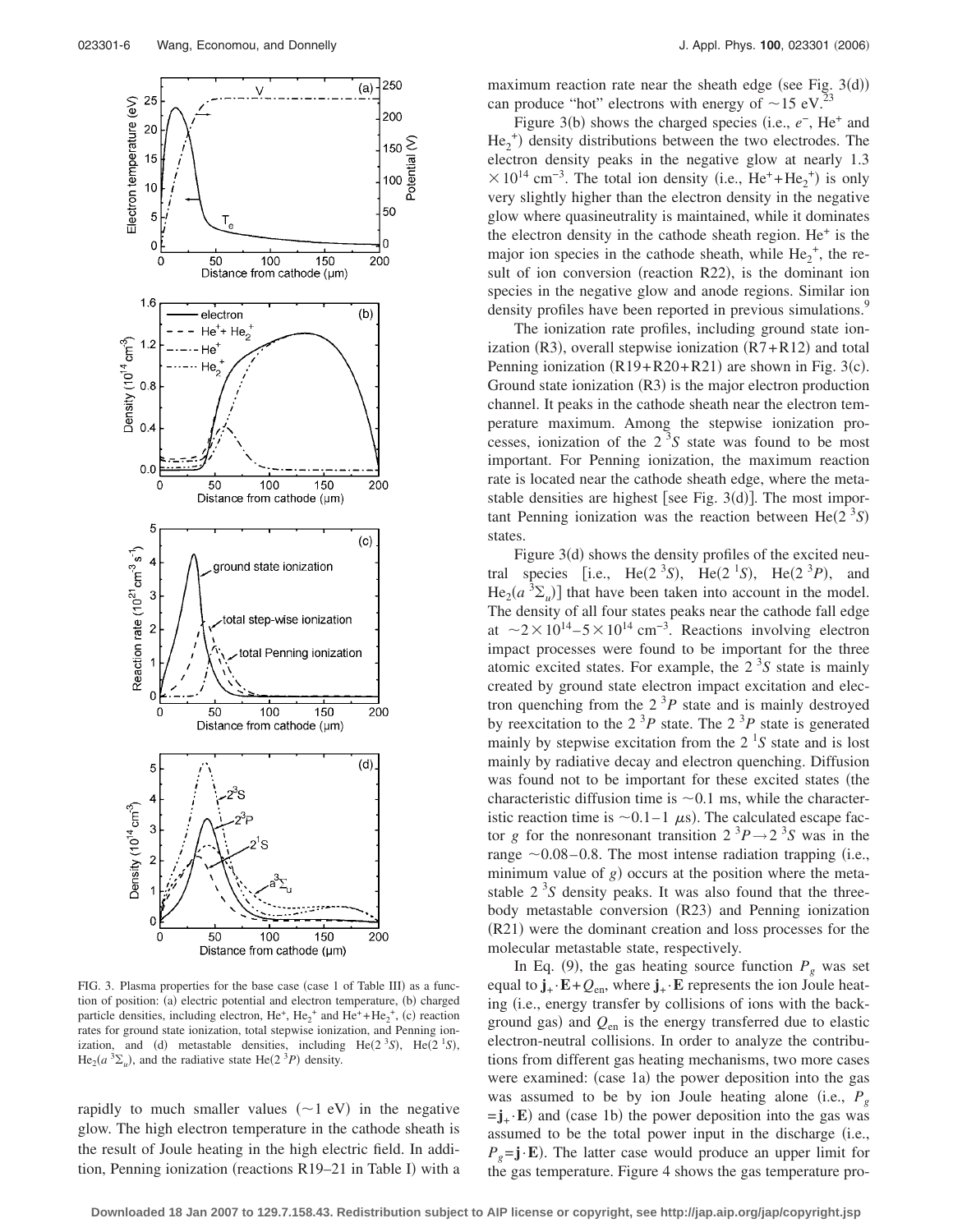

FIG. 4. Gas temperature profile as a function of position for case 1 (Table III), for three different gas heating mechanisms: (1) ion Joule heating and elastic electron-neutral collisions (i.e.,  $P_g = \mathbf{j}_+ \cdot \mathbf{E} + Q_{en}$ ), (1a) ion Joule heating only (i.e.,  $P_g = \mathbf{j}_+ \cdot \mathbf{E}$ ), and (1b) total power deposited into the discharge  $(i.e., P<sub>g</sub>=j·**E**).$ 

files between the two electrodes for cases 1, 1a, and 1b. The predicted temperature profiles under the three cases are quite similar, suggesting that the dominant gas heating is ion Joule heating. In case 1, in fact, 82% of the total discharge power ends up heating the gas by ion Joule heating, while only 8% of the discharge power is dissipated in elastic electronneutral collisions. In all three cases, the gas temperature peaks in the cathode sheath where the electric field is high. Positive ions gain energy from the field and collisionally transfer this energy to the neutral gas, thereby heating the gas. Other gas heating sources may include the energy released by heavy particle reactions.<sup>10</sup> However, their contribution was very small under these conditions and was thus ignored.

Microdischarge plasma properties as a function of the current density are shown in Fig. 5. For the range of current density investigated, the cathode sheath thickness decreases from  $\sim$ 120  $\mu$ m at 260 mA cm<sup>-2</sup> to  $\sim$ 56  $\mu$ m at 4000 mA cm−2. The sheath thickness was defined as the distance from the cathode where the net charge density divided by the positive ion density was 0.01. The peak electron temperature and gas temperature increase from 10 to 25 eV and from 370 to 650 K, respectively. The average electron density and gas temperature in the bulk also increase with current density [Fig. 5(b)]. In contract, the electron temperature in the bulk is quite low  $(\sim 1 \text{ eV})$  and is insensitive to current density. The predicted gas temperature, electron density, and cathode sheath thickness have been shown to be in good agreement with experimental data.<sup>12</sup>

#### **B. Electric field profiles in the bulk plasma region**

Electric field reversals in the negative glow of low pressure dc discharges have been detected by laser optogalvanic spectroscopy and have been studied by analytical modeling and numerical simulation. $31,32$  Do such field reversals also occur in high pressure microdischarges?

Figure 6 presents the calculated electric field profiles in the negative glow and anode regions for the relatively high (case 1) and low (case 2) current densities. For the high current density case, the simulation clearly predicts electric



FIG. 5. Plasma properties for a He dc microdischarge at *p*= 760 Torr and  $d=200 \mu$ m as a function of discharge current density: (a) peak gas temperature, peak electron temperature, and cathode sheath thickness and (b) bulk gas temperature, bulk electron temperature, and bulk electron density (spatially average values over the bulk plasma region, i.e., from the sheath edge to the anode. The sheath edge was defined as the position where the relative net charge ratio  $(n_e - n_i)/n_i = 0.01$ .

field reversal (the field changes from negative to positive) in the negative glow near the cathode sheath edge. This is indicated by an arrow in Fig. 6. The field profile for case 1 also shows a local maximum of the electric field on the anode side of the field reversal, indicating the existence of a charge double layer. This field profile resembles that shown in Ref. 31. In contrast, for the low current density case, the electric field is always negative, and field reversal does not occur. Besides different behaviors regarding field reversal, these two cases also show quite different features of the electric field in the anode region. This will be discussed in the next section.



FIG. 6. Electric field profiles for the He dc microdischarges of case 1 and case 2. Insert shows the electric field in the bulk and anode regions, and the presence of an electric field reversal is indicated by the arrow.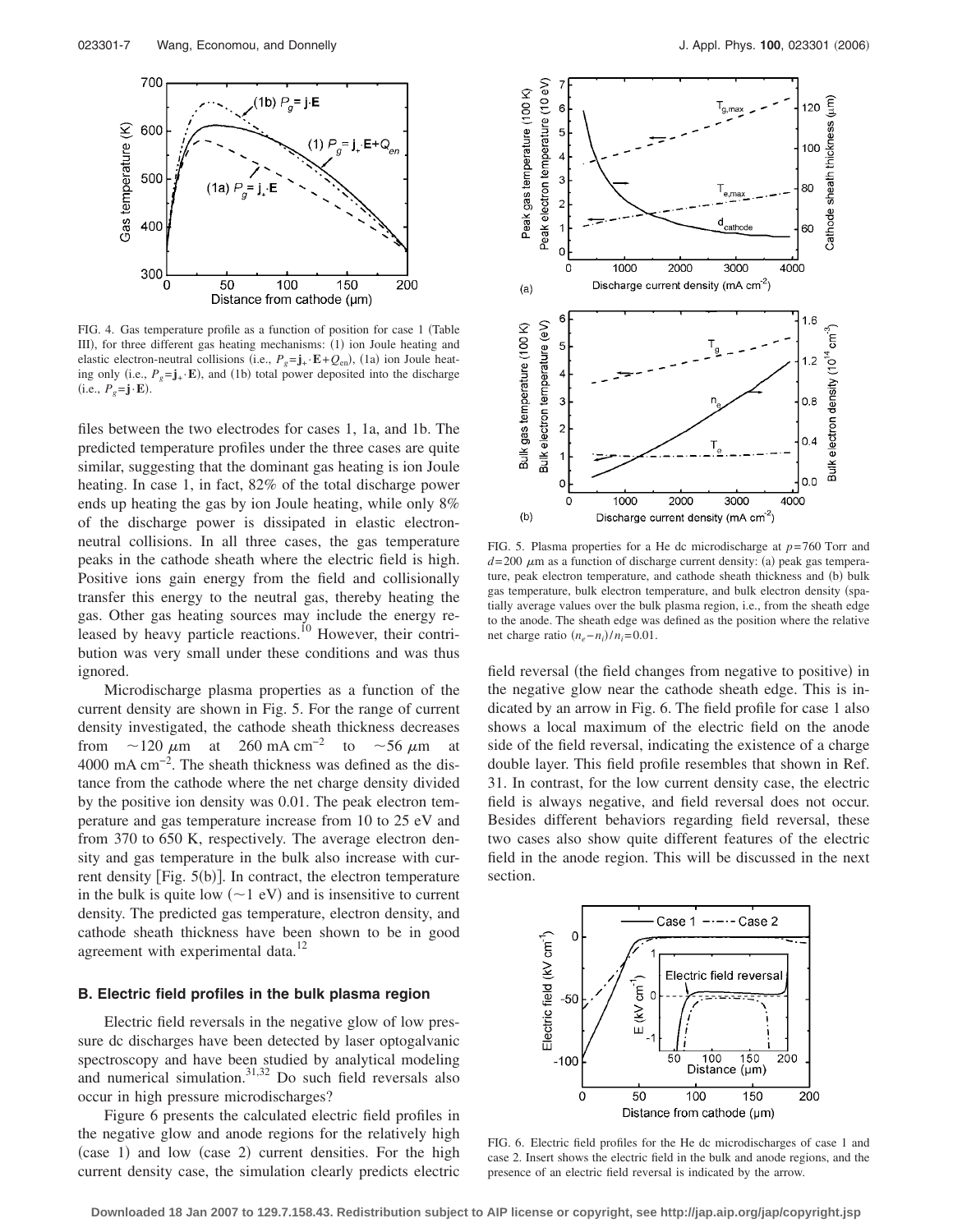

FIG. 7. Current density profiles for the He dc microdischarges of case 1 and case 2: (a) Ion current density  $j_{+}$ , electron current density  $j_{e}$ , and total discharge current density  $j=j_{+}+j_{e}$ . (b) Current density ratio  $j_{e, \text{dif}}/j$  in the bulk region.

The presence (or absence) of electric field reversal can be explained based on the conservation of discharge current. The calculated ion current density,  $j_{+}$ , electron current density  $j_e$ , and total current density  $j$  as a function of position between the electrodes are shown in Fig.  $7(a)$ . In both case 1 and case 2, the total discharge current remains independent of position, as expected.  $j_{+}$  dominates  $j_{e}$  in the cathode fall. In the rest of the discharge, however, almost all current is carried by electrons. Because ions contribute negligible current in the negative glow and anode regions, the conservation of the discharge current in these regions can be expressed approximately as  $j \approx j_e = j_{e,\text{dif}} + j_{e,\text{dir}}$ , where  $j_{e,\text{dif}}$  and  $j_{e,\text{dir}}$  represent the electron current density due to diffusion and drift, respectively. Depending on the ratio between  $j_{e, \text{dif}}$  and  $j_e$ , the local electric field is self-adjusted to either constrain or enhance the electron drift current in order to maintain the total current constant.

Figure 7(b) presents the ratio  $j_{e, \text{dif}}/j$ , outside the cathode fall, for cases 1 and 2. In the cathode fall,  $j_{e, \text{dif}}/j \ll 1$ . For case 1 (high  $j$ ),  $j_{e, \text{dif}}/j$  becomes larger than unity at a distance of  $l \sim 72 \mu m$  from the cathode, all the way to the anode. The turning point at  $l \sim 72 \mu m$  is in good agreement with the position of the electric field reversal shown in Fig. 6. For case 2 (low *j*),  $j_{e, \text{diff}}/j$  is always less than unity. As a result, the electric field is required to stay negative to enhance the electron drift and no field reversal occurs. In essence, the



FIG. 8. Potential, electron density, and ion density in the anode layer of a He dc microdischarge at  $p=760$  Torr and  $d=200 \mu m$  for (a) case 1 and (b) case 2.

presence of a large electron diffusion current emanating from the sheath necessitates the formation of field reversal.

Gas heating was found to affect electric field reversal. In particular, when gas heating was not taken account (for example, by assuming  $T_g$ =300 K),  $j_{e, \text{diff}}/j$  was found to be less than unity throughout the discharge, and the electric field reversal did not occur under the conditions of case 1. When neglecting gas heating, field reversal occurred at even higher current density  $(j>4800 \text{ mA cm}^{-2})$ . At this current density, the electron diffusion current from the sheath was large enough, for the electric field to change direction in order to conserve the total current.

#### **C. Electric fields in the anode region**

As shown in Fig. 6, the electric field in case 1 is directed towards the anode (it is positive) and the field strength increases as the anode is approached. The corresponding anode potential is slightly below the nearby space potential forming a small (positive ion) anode sheath [Fig. 8(a)]. In case 2, the electric field is directed away from the anode (it is negative, see Fig. 6) and the corresponding anode potential floats above the nearby space potential. Electrons dominate positive ions in the anode layer, indicating the formation of an electron anode sheath [Fig. 8(b)]. Similar behavior of the electric field in the anode layer has been mentioned in low pressure dc glow discharges. $^{21}$  Under what conditions is the electric field at the anode positive or negative?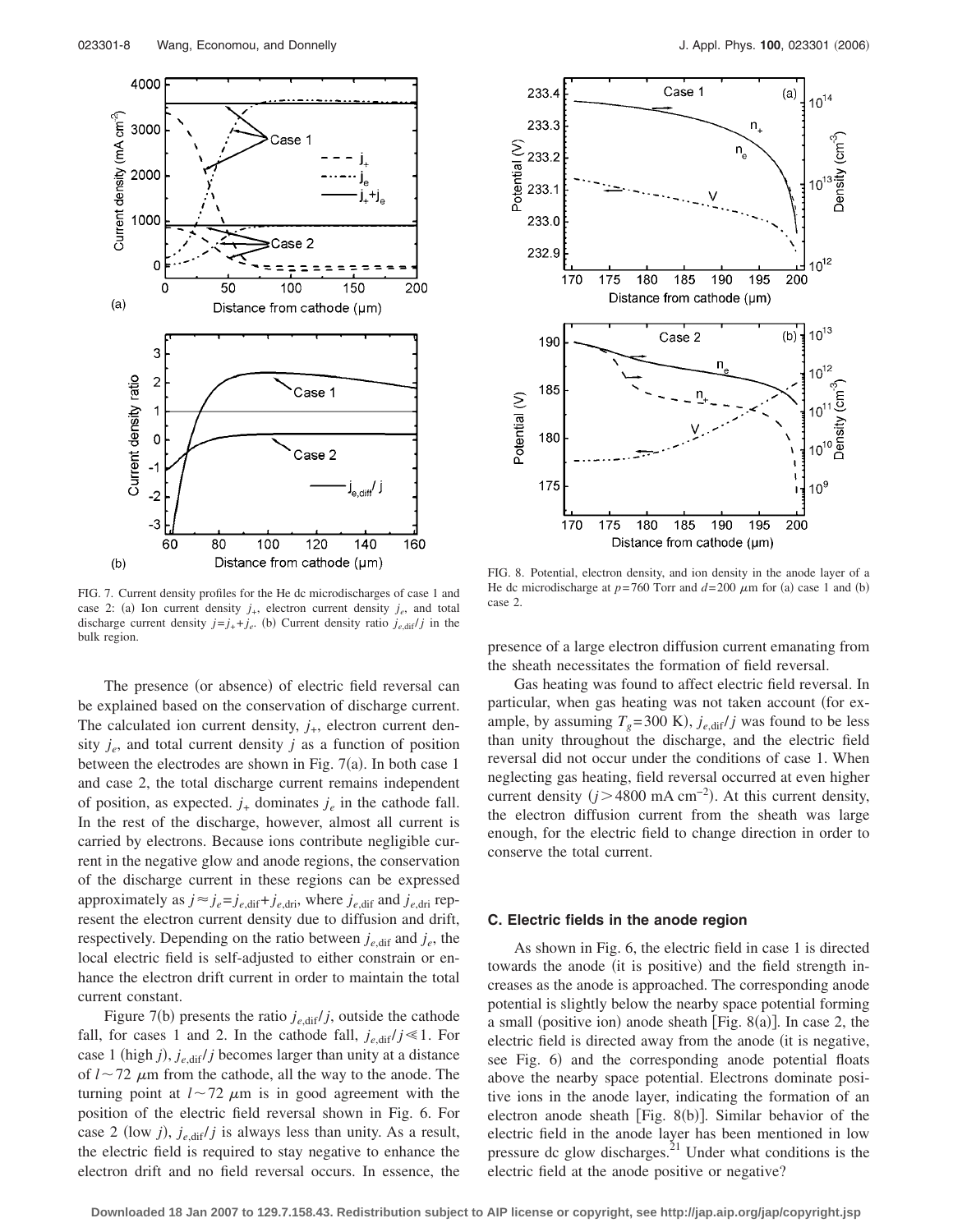

FIG. 9. Plasma properties for He dc microdischarges at *p*= 760 Torr and  $d=200 \mu$ m as a function of discharge current density: (a) secondary electron flux at the cathode, electron diffusion flux at the anode, and spatially integrated electron source function, and (b) anode sheath thickness and electric field at the anode. The anode sheath edge was defined as the position where the relative net charge  $(n_e - n_i)/n_i = 0.01$ .]

At steady state, the overall electron generation rate must equal the electron loss rate. Since electron loss at the boundaries dominates,

$$
\sum S_e + \Gamma_{se}^C = \Gamma_e^A,\tag{15}
$$

where  $\Sigma S_e$  represents the space integrated electron source function,  $\Gamma_{\rm se}^C$  represents the secondary electron flux at the cathode (note that the electron diffusion loss to the cathode is negligible), and  $\Gamma_e^A$  (= $\Gamma_{e,\text{diff}}^A + \Gamma_{e,\text{dri}}^A$ ) is the electron flux at the anode, including a diffusion component  $\Gamma_{e,\text{dif}}^A$  and a drift component  $\Gamma_{e, \text{dri}}^A$ .

The calculated values of  $\Sigma S_e$ ,  $\Gamma_{se}^{\ C}$  and  $\Gamma_{e,\text{diff}}^{\ A}$  as a function of the current density are shown in Fig.  $9(a)$  for cases 1 and 2. The corresponding electric field at the anode and the anode sheath thickness are shown in Fig. 9(b). One observes that the contribution of the secondary electron flux to the overall electron balance is relatively small compared to the other terms. Thus the difference between  $\Gamma_{e,\text{dif}}^A$  and  $\Sigma S_e$  is approximately equal to  $\Gamma_{e, \text{dri}}^{A}$ . The curves representing  $\Sigma S_e$ and  $\Gamma_{e, \text{dif}}^A$  cross at  $\sim j=3200 \text{ mA cm}^{-2}$ , indicating that  $\int_{e, dri}^{A} \approx 0$  at this current density. This is consistent with Fig. 9(b) which shows that at  $\sim j$ =3250 mA cm<sup>-2</sup>, both the anode sheath thickness and the electric field at the anode vanish. On the right hand side (i.e., higher current density) of the crossing point,  $\Sigma S_e \le \Gamma_{e,\text{dif}}^A$ , and the electron loss to the anode must be constrained by the electric field drift component of the electron flux is negative). Hence the electric field is directed towards the anode (positive) and an ion anode sheath

is established [Fig. 9(b)]. On the low current density side of the crossing point,  $\Sigma S_e > \Gamma_{e,\text{dif}}^A$ , and the electron loss to the anode must be enhanced by the electric field drift component of the electron flux is positive). Hence the electric field is directed away from the anode (negative) and an electron anode sheath is established [Fig. 9(b)].

Simulations also suggested that gas heating and the corresponding gas rarefaction contribute to shaping the anode electric field profile. If the equation for gas temperature [Eq. (9)] is not included in the model (a constant 300 K temperature is assumed instead), simulations show the presence of an electron sheath and negative electric field at the anode at  $\sim$ *j*=3600 mA cm<sup>-2</sup>. This is in contrast to case 1, which corresponds to the same current density, and shows an ion sheath and a positive electric field at the anode. Lower gas temperature reduces electron diffusion loss (by decreasing electron diffusivity), and the electric field turns negative to enhance electron drift loss to the anode. The effect of gas temperature on the electron gain and loss rates is rather complicated.<sup>10</sup>

The above discussion suggests that the electric field profile in the anode region, is in fact, determined "*globally,*" meaning that the electron gain and loss processes throughout the discharge volume shape the field in the anode region. In contrast, the formation of electric field reversal near the cathode sheath edge depends on the "local" conditions in the cathode fall, mainly the electron diffusion flux emanating from the cathode layer.

In order to further illustrate these phenomena, a simulation (case 3) was performed for a larger electrode spacing  $(d=300 \mu m)$ , while keeping the same current density as in case 1. The electric field profile reverses twice in the gap [Fig. 10(a)]. The first field reversal occurs at about *l*  $= 75 \mu m$  from the cathode where the electric field changes from negative to positive, resembling case 1. In fact, the *ne*,  $T_e$ , and  $T_g$  profiles in the cathode layer were found to be quite similar to those in case  $1$  [Fig.  $10(b)$ ]. Calculations also showed that  $j_{e,\text{dif}}/j>1$  at the first reversal point, in agreement with the argument mentioned in connection with Fig. 7. The second field reversal appears further away from the cathode (at  $l = 185 \mu m$ ). The reason for the second field reversal is that the field must become negative near the anode, similar to case 2. This is because  $\Sigma S_e > \Gamma_{e, \text{diff}}^A$  and the drift flux must become positive to satisfy Eq.  $(15)$ .

### **IV. CONCLUSIONS**

A one-dimensional self-consistent fluid simulation of a dc microdischarge in He at atmospheric pressure was developed in a one-dimensional parallel plate geometry. The governing equations included mass continuity for charged *e*−, He<sup>+</sup> and He<sub>2</sub><sup>+</sup>) and excited neutral species [He(2<sup>3</sup>S), He(2<sup>-1</sup>S), He(2<sup>-3</sup>P) and He<sub>2</sub>( $a$ <sup>-3</sup> $\Sigma_u$ )], energy balances to determine the electron and gas temperatures, and Poisson's equation for the electric field.

Atmospheric pressure microdischarges were found to resemble low pressure large-scale dc discharges, underscoring the importance of pd (pressure  $\times$  length) scaling. For an interelectrode gap of  $d=200 \mu m$  and current density of